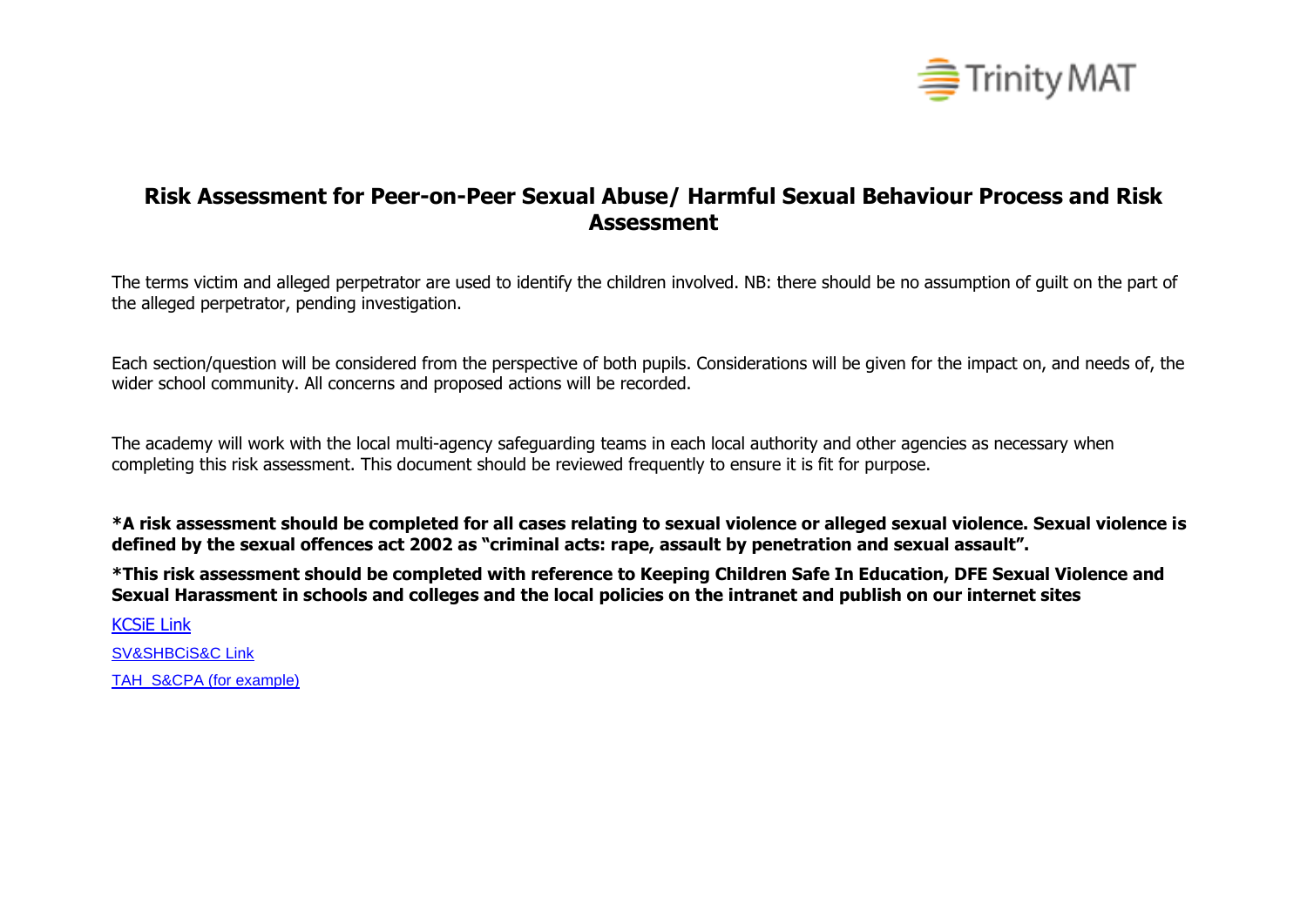

| <b>CONSIDERATIONS</b>                                                                                                                                                                    | RISK (CONSIDER VICTIM,<br>ALLEGED PERPETRATOR, OTHER<br>PUPILS AND STAFF) | <b>RISK</b><br><b>LEVEL</b><br>(HIGH,<br><b>MEDIUM</b><br><b>OR</b><br>LOW) | <b>ACTIONS TO REDUCE RISK</b> | <b>REVISED</b><br><b>RISK</b><br><b>LEVEL</b><br>(HIGH,<br><b>MEDIUM</b><br>OR LOW) |
|------------------------------------------------------------------------------------------------------------------------------------------------------------------------------------------|---------------------------------------------------------------------------|-----------------------------------------------------------------------------|-------------------------------|-------------------------------------------------------------------------------------|
| • What was the nature of the<br>incident?                                                                                                                                                |                                                                           |                                                                             |                               |                                                                                     |
| • Was it a crime?                                                                                                                                                                        |                                                                           |                                                                             |                               |                                                                                     |
| • Is it necessary to limit<br>contact between the<br>children involved?<br>Refer to KCSiE and DFE<br>guidance on sexual<br>harassment and sexual<br>violence in schools and<br>colleges. |                                                                           |                                                                             |                               |                                                                                     |
| • Is there an actual or<br>perceived threat from the<br>alleged perpetrator to the<br>victim and/or others?                                                                              |                                                                           |                                                                             |                               |                                                                                     |
| • Is either the victim or the<br>alleged perpetrator at risk<br>of physical harm as a<br>result of this incident (for<br>example, bullying or<br>'retribution' by peers)?                |                                                                           |                                                                             |                               |                                                                                     |
| • Do they share classes?                                                                                                                                                                 |                                                                           |                                                                             |                               |                                                                                     |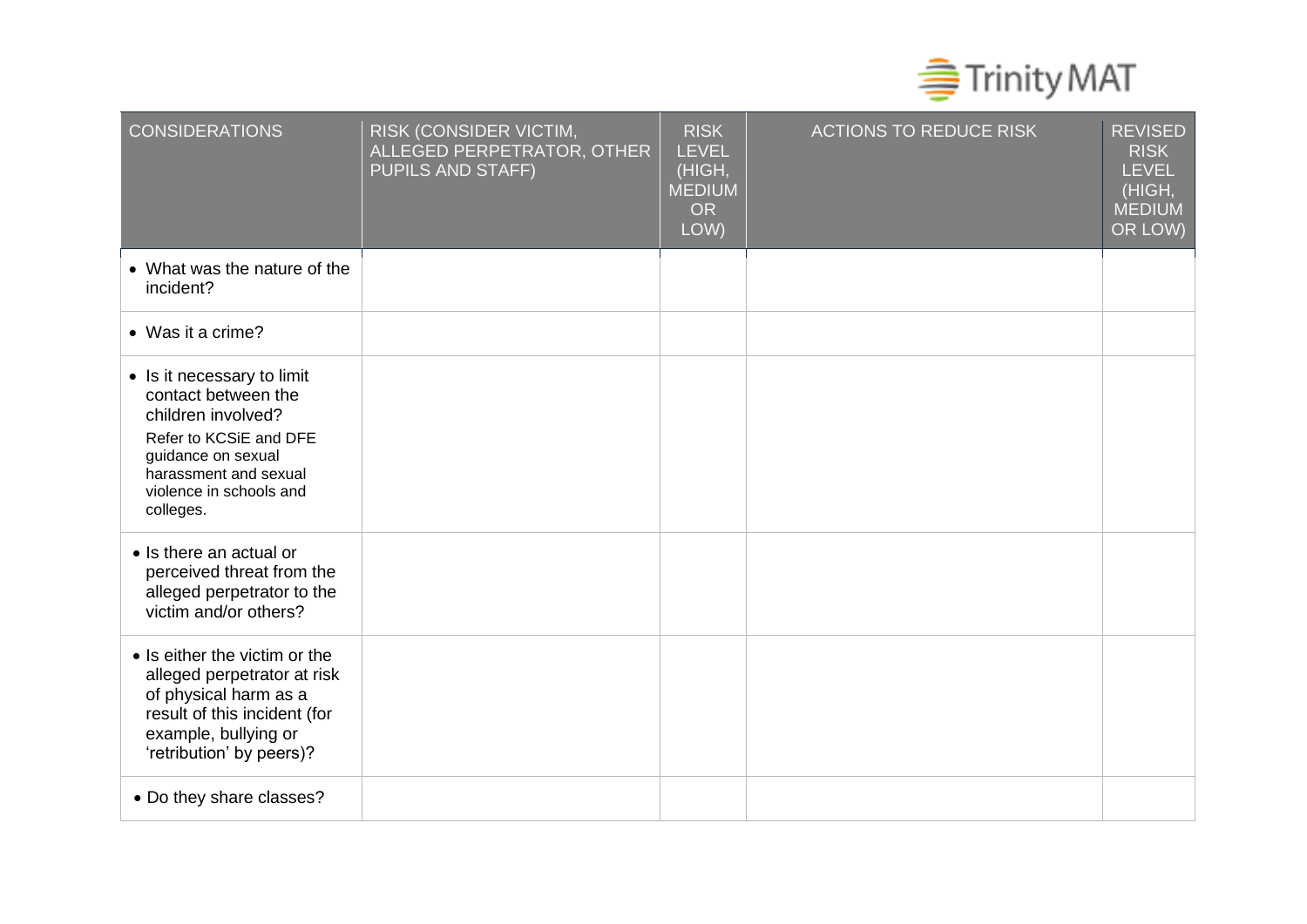

| <b>CONSIDERATIONS</b>                                                                                                                                | RISK (CONSIDER VICTIM,<br>ALLEGED PERPETRATOR, OTHER<br><b>PUPILS AND STAFF)</b> | <b>RISK</b><br><b>LEVEL</b><br>(HIGH,<br><b>MEDIUM</b><br><b>OR</b><br>LOW) | <b>ACTIONS TO REDUCE RISK</b> | <b>REVISED</b><br><b>RISK</b><br><b>LEVEL</b><br>(HIGH,<br><b>MEDIUM</b><br>OR LOW) |
|------------------------------------------------------------------------------------------------------------------------------------------------------|----------------------------------------------------------------------------------|-----------------------------------------------------------------------------|-------------------------------|-------------------------------------------------------------------------------------|
| • Do they share break<br>times?                                                                                                                      |                                                                                  |                                                                             |                               |                                                                                     |
| • Do they share transport<br>to/from school?                                                                                                         |                                                                                  |                                                                             |                               |                                                                                     |
| • Are they likely to come into<br>contact with each other (or<br>anyone else involved<br>in/with knowledge of the<br>incident) outside of<br>school? |                                                                                  |                                                                             |                               |                                                                                     |
| • How can such contact be<br>limited?                                                                                                                |                                                                                  |                                                                             |                               |                                                                                     |
| • Is there a risk of harm from<br>social media and gossip?                                                                                           |                                                                                  |                                                                             |                               |                                                                                     |

## **Further action taken by the school or college:**

| <b>Action</b>                         | YES/NO | <b>Date</b> |
|---------------------------------------|--------|-------------|
| Police informed                       |        |             |
| <b>Referral to MASH</b>               |        |             |
| Referral to external support services |        |             |